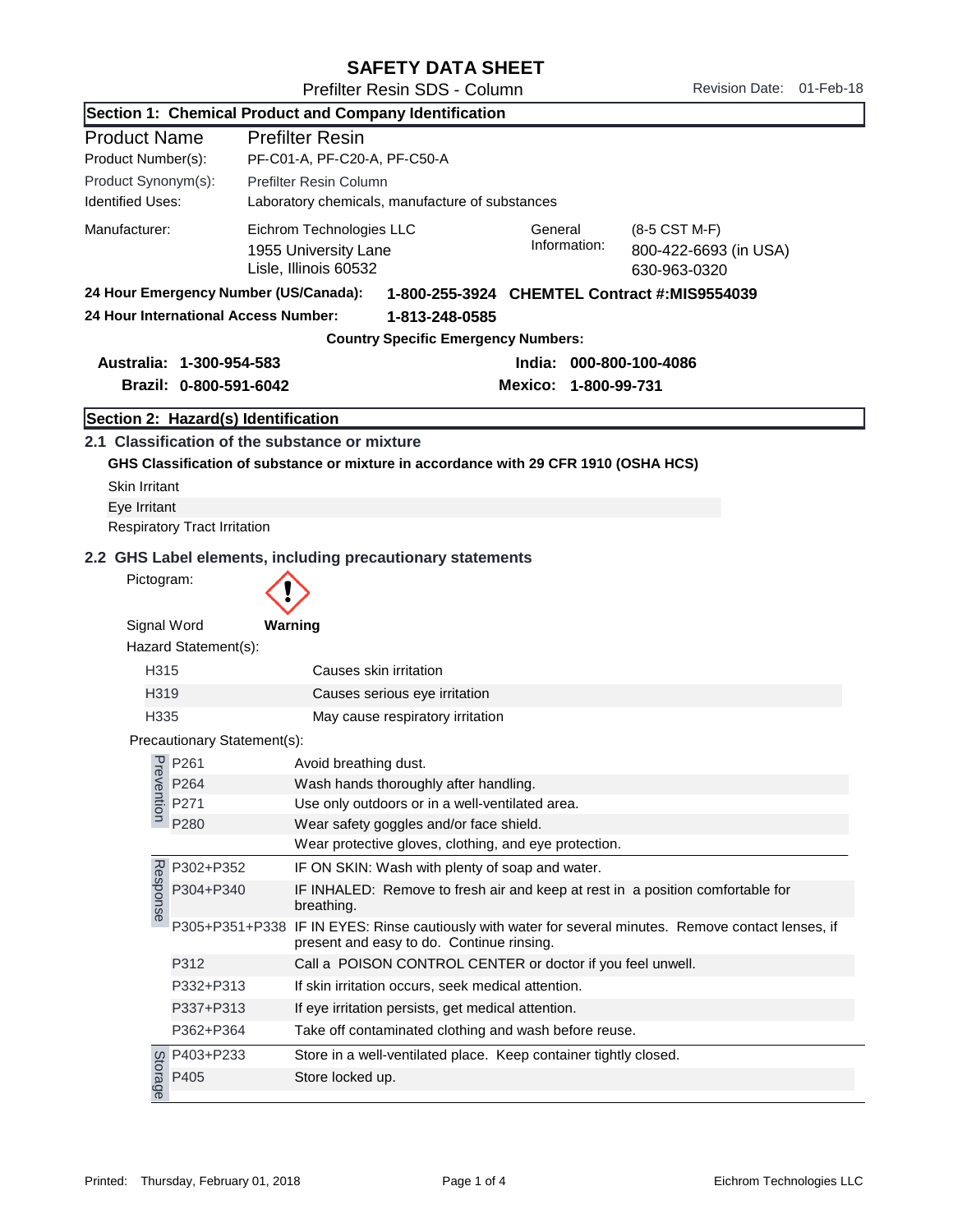P<sub>501</sub> Dispose of contents/container in accordance with federal, state, and local regulations.

## 2.3 Hazards Not Otherwise Classified (HNOC) or not covered by GHS:

| $\frac{1}{2}$ P501<br>$\frac{1}{2}$ P501                                                                                   |                                                                                                                                                        |                     | Dispose of contents/container in accordance with federal, state, and local regulations. |  |
|----------------------------------------------------------------------------------------------------------------------------|--------------------------------------------------------------------------------------------------------------------------------------------------------|---------------------|-----------------------------------------------------------------------------------------|--|
| 2.3 Hazards Not Otherwise Classified (HNOC) or not covered by GHS:                                                         |                                                                                                                                                        |                     |                                                                                         |  |
| Section 3: Composition / Information on Ingredients                                                                        |                                                                                                                                                        |                     |                                                                                         |  |
| Component                                                                                                                  |                                                                                                                                                        | CAS_Number          | Percentage Range                                                                        |  |
| De-ionized water                                                                                                           |                                                                                                                                                        | 007732-18-5         | 60-70%                                                                                  |  |
| Nonionic Acrylic Ester Polymer                                                                                             |                                                                                                                                                        | <b>Trade Secret</b> | 30-40%                                                                                  |  |
| Nitric Acid, Concentrated                                                                                                  |                                                                                                                                                        | 7697-37-2           | approximately 0.1%                                                                      |  |
| Section 4: First-aid Measures                                                                                              |                                                                                                                                                        |                     |                                                                                         |  |
| Ingestion                                                                                                                  |                                                                                                                                                        |                     |                                                                                         |  |
| <b>Skin Contact</b>                                                                                                        | Rinse mouth and call a POISON CONTROL CENTER or doctor if you feel unwell.<br>Wash immediately with soap and copious amounts of water. Remove and wash |                     |                                                                                         |  |
|                                                                                                                            |                                                                                                                                                        |                     | contaminated clothing promptly. If irritation develops, seek medical attention.         |  |
| Eye Contact                                                                                                                | lenses, if present and easy to do. Continue rinsing.                                                                                                   |                     | IF IN EYES: Rinse cautiously with water for several minutes. Remove contact             |  |
|                                                                                                                            | If eye irritation persists, get medical attention.                                                                                                     |                     |                                                                                         |  |
| Inhalation                                                                                                                 | breathing.                                                                                                                                             |                     | IF INHALED: Remove to fresh air and keep at rest in a position comfortable for          |  |
| Most important symptoms and effects,<br>both acute and delayed                                                             | No further relevant information available.                                                                                                             |                     |                                                                                         |  |
| Indication of any immediate medical<br>attention and special treatment needed                                              | antidote.                                                                                                                                              |                     | Treat according to symptoms (decontamination, vital functions), no known specific       |  |
| Section 5: Firefighting Measures                                                                                           |                                                                                                                                                        |                     |                                                                                         |  |
| <b>Extinguishing Media</b>                                                                                                 | Foam, CO2, Dry Chemical                                                                                                                                |                     |                                                                                         |  |
|                                                                                                                            | Use fire extinguishing methods suitable to surrounding conditions                                                                                      |                     |                                                                                         |  |
| Fire and Explosion Hazards                                                                                                 | be toxic.                                                                                                                                              |                     | Highly toxic and irritating fumes may be released and extinguishing water runoff may    |  |
| Protective Equipment                                                                                                       | protective equipment.                                                                                                                                  |                     | Wear positive pressure self-contained breathing apparatus and full personal             |  |
| Special Hazards                                                                                                            | No further relevant information available.                                                                                                             |                     |                                                                                         |  |
| Section 6: Accidental Release Measures                                                                                     |                                                                                                                                                        |                     |                                                                                         |  |
| Personal precautions                                                                                                       | Surface may be slippery.                                                                                                                               |                     |                                                                                         |  |
|                                                                                                                            | Use proper personal protect equipment (specified in section 8)                                                                                         |                     |                                                                                         |  |
| <b>Environmental Precautions</b>                                                                                           | Avoid release to the environment.                                                                                                                      |                     |                                                                                         |  |
| Methods and materials for containment Sweep up material and transfer to a suitable container for disposal.<br>and clean-up |                                                                                                                                                        |                     |                                                                                         |  |
| Reference to other sections                                                                                                | For disposal see section 13.                                                                                                                           |                     |                                                                                         |  |
| Section 7: Handling and Storage                                                                                            |                                                                                                                                                        |                     |                                                                                         |  |
| Conditions for safe handling                                                                                               | Use mechanical exhaust if dust is formed.                                                                                                              |                     |                                                                                         |  |
| Conditions for safe storage                                                                                                | Normal warehouse storage in cool, dry area is satisfactory.                                                                                            |                     |                                                                                         |  |
| Specific End Use(s)                                                                                                        |                                                                                                                                                        |                     | Apart from the uses mentioned in section 1 no other specific uses are stipulated.       |  |
| Section 8: Exposure Controls / Personal Protection                                                                         |                                                                                                                                                        |                     |                                                                                         |  |
| <b>Control Parameters</b>                                                                                                  | Contains no substances with occupational exposure limit values.                                                                                        |                     |                                                                                         |  |
| Eye protection                                                                                                             | Wear safety glasses.                                                                                                                                   |                     |                                                                                         |  |
| Body protection                                                                                                            | Wear protective gloves and clothing.                                                                                                                   |                     |                                                                                         |  |
| Respiratory protection                                                                                                     | Do not breathe dust.                                                                                                                                   |                     |                                                                                         |  |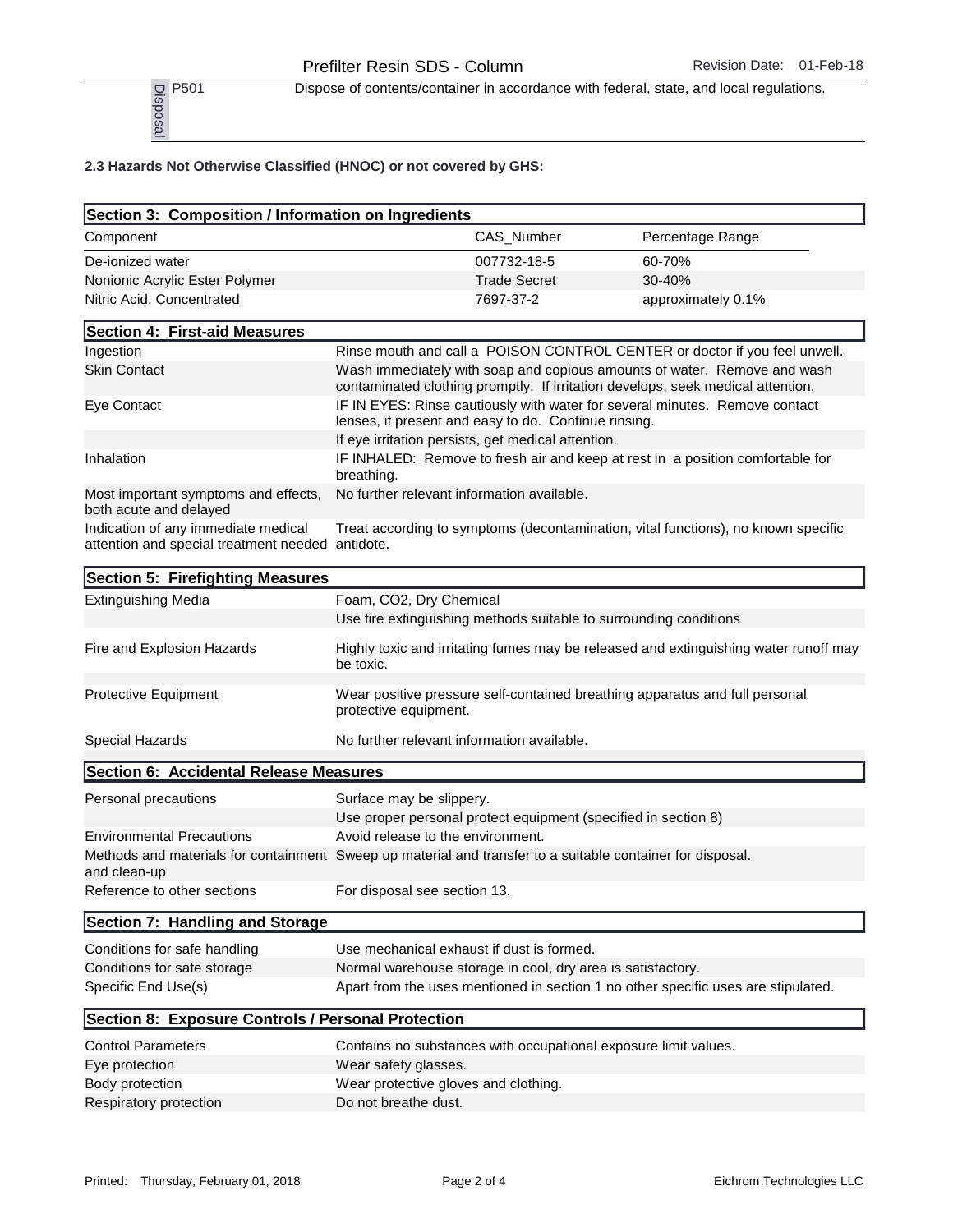| Section 9: Physical Properties                        |                       |                                                                                                                                                            |                                                                            |                                                                                                                                                                            |  |  |
|-------------------------------------------------------|-----------------------|------------------------------------------------------------------------------------------------------------------------------------------------------------|----------------------------------------------------------------------------|----------------------------------------------------------------------------------------------------------------------------------------------------------------------------|--|--|
| Information on basic physical and chemical properties |                       |                                                                                                                                                            |                                                                            |                                                                                                                                                                            |  |  |
| Powder-Liquid Mixture<br>Appearance:                  |                       | White bead in colorless liquid                                                                                                                             | <b>Explosion Limits</b><br>(Upper/Lower):                                  | Not Established                                                                                                                                                            |  |  |
| Odor:                                                 |                       |                                                                                                                                                            | Flash Point:                                                               | Not established                                                                                                                                                            |  |  |
| Odor Threshold:<br>Not Established                    |                       |                                                                                                                                                            | Flammability:                                                              | Not Established                                                                                                                                                            |  |  |
| pH:<br>1.3 (dilute acid)                              |                       |                                                                                                                                                            | Autolgnition Temperature:                                                  | Not Established                                                                                                                                                            |  |  |
| <b>Melting Point:</b><br>determined for powder        |                       | 0 to -5°C (dilute acid); Not                                                                                                                               | Decomposition<br>Temperature                                               | Not Established                                                                                                                                                            |  |  |
| <b>Boiling Point:</b>                                 | determined for powder | 100 to 120°C (dilute acid); Not                                                                                                                            | VaporPressure:                                                             | 49 hPa (37 mmHg) at 50°C<br>(122°F) for nitric acid                                                                                                                        |  |  |
| <b>Relative Density:</b><br>$0.35$ g/mL)              |                       | 1.001 g/mL at 25°C (powder is                                                                                                                              | VaporDensity:<br><b>Evaporation Rate:</b>                                  | Not Established<br>Not Established                                                                                                                                         |  |  |
| Solubility:                                           |                       | (in water) Beads are insoluble,<br>acid is miscible with water                                                                                             |                                                                            |                                                                                                                                                                            |  |  |
| <b>Partition Coefficient:</b>                         | Not Established       |                                                                                                                                                            |                                                                            |                                                                                                                                                                            |  |  |
| Viscosity:                                            | Not Established       |                                                                                                                                                            |                                                                            |                                                                                                                                                                            |  |  |
| Section 10: Stability and Reactivity                  |                       |                                                                                                                                                            |                                                                            |                                                                                                                                                                            |  |  |
| Reactivity                                            |                       |                                                                                                                                                            | No hazardous reactions if stored and handled as indicated.                 |                                                                                                                                                                            |  |  |
| <b>Chemical Stability</b>                             |                       |                                                                                                                                                            | Stable under normal handling and storage conditions.                       |                                                                                                                                                                            |  |  |
| <b>Hazardous Reactions</b>                            |                       | No hazardous reactions are expected in normal laboratory use. Hazardous<br>polymerization will not occur.                                                  |                                                                            |                                                                                                                                                                            |  |  |
| <b>Conditions to Avoid</b>                            |                       | Avoid all sources of ignition; heat, sparks, open flame. Avoid electro-static<br>discharge.                                                                |                                                                            |                                                                                                                                                                            |  |  |
| <b>Materials to Avoid</b>                             |                       |                                                                                                                                                            | There are no known materials which are incompatible with this product.     |                                                                                                                                                                            |  |  |
| Hazardous decomposition Products                      |                       |                                                                                                                                                            | Thermal decomposition may yield the following: monomer vapors.             |                                                                                                                                                                            |  |  |
| Section 11: Toxicology Information                    |                       |                                                                                                                                                            |                                                                            |                                                                                                                                                                            |  |  |
|                                                       |                       |                                                                                                                                                            | from the properties of the individual components.                          | The product has not been tested. The statements on toxicology have been derived                                                                                            |  |  |
| <b>Acute Toxicity</b>                                 |                       |                                                                                                                                                            |                                                                            |                                                                                                                                                                            |  |  |
| <b>Oral Effects</b>                                   |                       | Polymer, Oral LD50 $>$ 5,000 mg/kg (rat)                                                                                                                   |                                                                            |                                                                                                                                                                            |  |  |
| <b>Inhalation Effects</b><br><b>Dermal Effects</b>    |                       | Nitric Acid LC50 = 138 ppm/30 min (rat).<br>Polymer, Dermal LD50 > 5,000 mg/kg (rabbit)                                                                    |                                                                            |                                                                                                                                                                            |  |  |
| Skin corrosion/irritation                             |                       |                                                                                                                                                            |                                                                            |                                                                                                                                                                            |  |  |
|                                                       |                       | Nitric Acid solution is Non-corrosive to skin via Corrositex® (skin) test.<br>Repeated exposure of the skin to low concentrations of nitric acid may cause |                                                                            |                                                                                                                                                                            |  |  |
| Serious eye damage/irritation                         |                       |                                                                                                                                                            | dermatitis, characterized by erythema, itching and a dry scaly appearance. |                                                                                                                                                                            |  |  |
| Respiratory or skin sensitization                     |                       | No data available regarding serious eye damage/irritation.                                                                                                 |                                                                            |                                                                                                                                                                            |  |  |
|                                                       |                       | No data available regarding respiratory or skin sensitization effects of the powder<br>component.                                                          |                                                                            |                                                                                                                                                                            |  |  |
| Germ Cell Mutagenicity                                |                       |                                                                                                                                                            | deposits on the teeth and erodes the outer coating of enamel.              | Long term inhalation exposure to nitric acid fumes can lead to chronic respiratory<br>irritation such as bronchitis and may also lead to dental erosion as the nitric acid |  |  |
|                                                       |                       |                                                                                                                                                            |                                                                            |                                                                                                                                                                            |  |  |
| Carcinogenicity                                       |                       | No data available regarding mutagenic effects of this product.<br>No data available regarding carcinogenic effects of this product.                        |                                                                            |                                                                                                                                                                            |  |  |
|                                                       |                       |                                                                                                                                                            |                                                                            |                                                                                                                                                                            |  |  |
| <b>Reproductive Toxicity</b>                          |                       |                                                                                                                                                            | No data available regarding reproductive effects of this product.          |                                                                                                                                                                            |  |  |
| Specific Target Organ Toxicity                        |                       |                                                                                                                                                            |                                                                            |                                                                                                                                                                            |  |  |

Single Exposure **No data available regarding specific target organ toxicity single exposure**.<br>Eichrom Technologies LLC Page 3 of 4 Thursday, February 01, 2018 Printed: Thursday, February 01, 2018